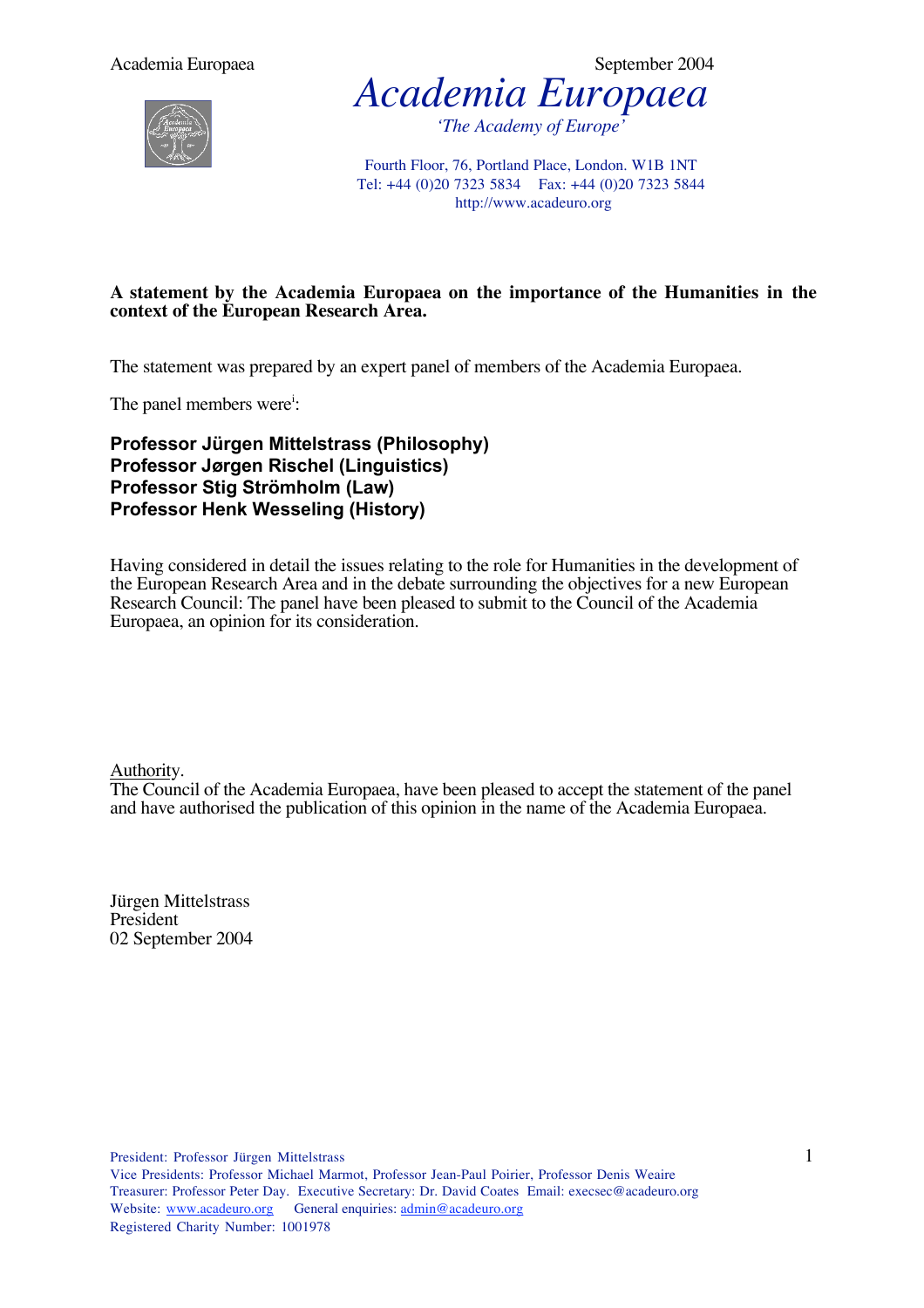#### **Statement on the Role of the Humanities in European Research Policy**

# *"If I had the chance to begin again, I would start with culture"* Jean Monnet

In an earlier published statement<sup>1</sup>, the Academia Europaea drew attention to the need to incorporate into the new European constitutional treaty a more explicit reference to the importance of research, scholarship and learning, as a basis for the well-being of European society. Recent developments in the debate on European research<sup>2</sup> make it necessary to comment specifically on the role of the humanities in this context.

# **1. Humanities and Natural Sciences – a reinforcing partnership of equals**

It is often argued, especially in political circles, that the natural sciences are more directly responsible for the economic advancement of our societies than are the humanities. It is on the basis of this belief, that national and, generally speaking, international decisions on public financial support are made. The result is a systematic under-recognition of the humanities. The Academia Europaea sees this as a fundamentally misguided and incomplete approach to the development of any forward-looking European research policy. To see the public funding of the sciences, including the social and human sciences, merely as a means of promoting the

delivery of economic goods is dangerously shortsighted. Science, when curiositydriven, does provide added value and is a legitimate objective for public policy. Also, when seen from a long-term perspective, investment in science does lead to

 <sup>1</sup> "The position of science and scholarship in the draft treaty establishing a Constitution for Europe". Published 20 October 2003 (see http://www.acadeuro.org/publications2.html)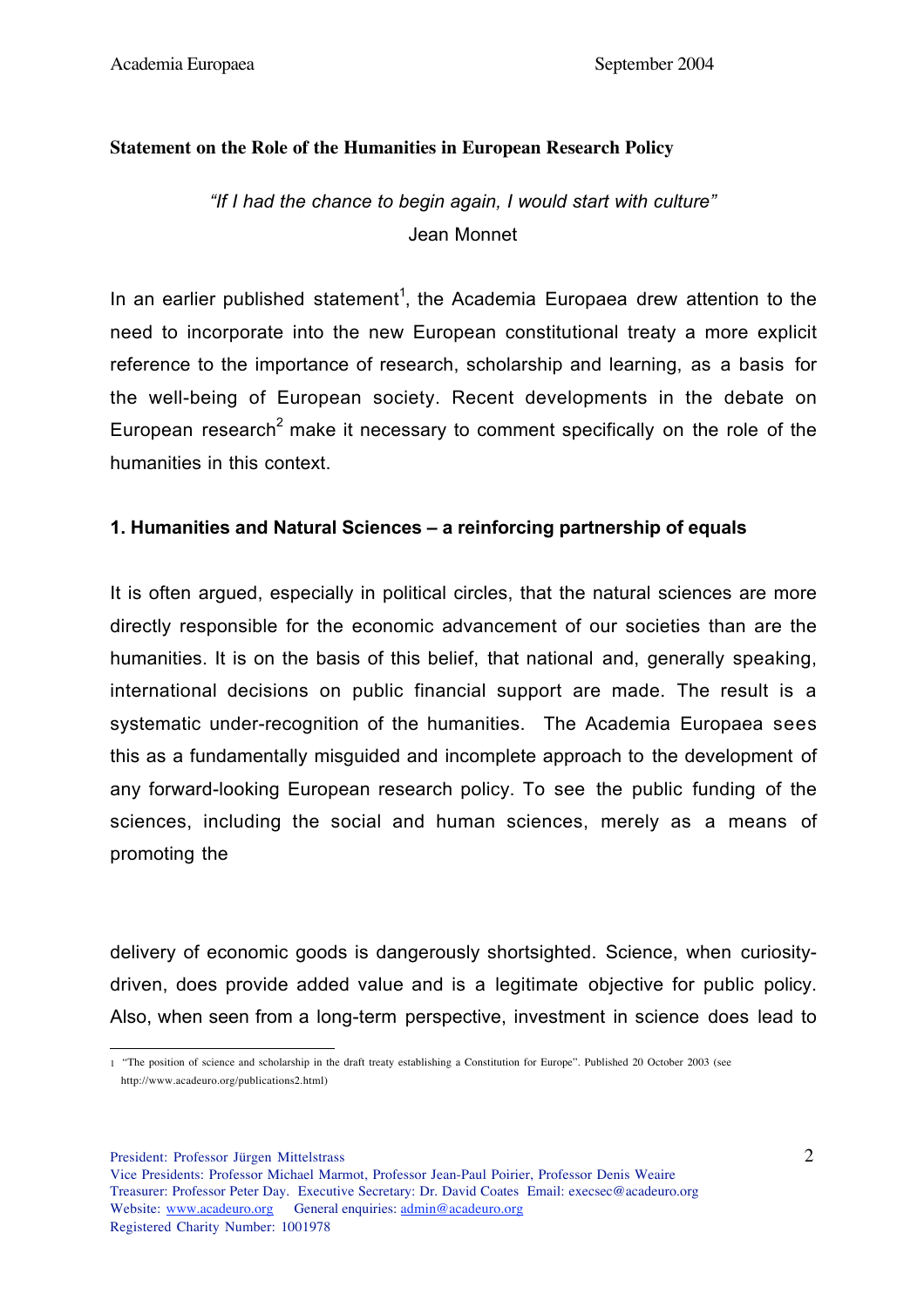Academia Europaea September 2004

greater innovation and validated applications. It is for these reasons that the Academia Europaea has been in the vanguard of support for the development of a European basic research funding facility, at Community level. $3$ 

Looking specifically at the humanities component of the broad range of human activity that makes up science and scholarship, significant advances in research and knowledge are usually the result of long-term projects, mostly undertaken by individuals, and often at very small and geographically fragmented centres of expertise. The Academia Europaea is of the opinion, that in order to achieve European added value there is a need for the development of a 'European Humanities' approach, which is able to deliver an effective, critical mass in scholarship. The European context requires a unique European-level commitment to a continuing endorsement of the relevance of the humanities, and provision of the means necessary to sustain such activity. Answering European issues requires a European collective approach in the humanities, just as much as in the natural sciences.

The Academia Europaea is concerned that public research policy has drifted too far towards a jaundiced view of the humanities. It seems to us that the humanities are now often seen only as a tool used to compensate for the public mistrust of technological complexity and for the accompanying damage to the public perception of modern science. More than ever before, the world is a product of our human interactions with our natural surroundings. Only when we Europeans are well educated in those disciplines that pertain to the humanities and social sciences that determine our view of the modern world, will the European society be able to profit fully from the wealth of scientific achievements, and be able to accept scientific

President: Professor Jürgen Mittelstrass

 $\overline{\phantom{a}}$ 2 Comm (2004) 353 Final. "Science and Technology, the key to Europe's Future, http://europa.eu.int/comm/research/future/pdf/com-2004-

<sup>353</sup>\_en.pdf and January 2004. EURAB report and recommendations on the ERA and the role for Humanities and Social sciences. EURAB 03.0476 Final

<sup>3</sup> See 'Towards a European Research Council': A further contribution to the debate (23 July 2003) and Do we need a European Research Council? 16 September 2002 (http://www.acadeuro.org/publications2.html).

Vice Presidents: Professor Michael Marmot, Professor Jean-Paul Poirier, Professor Denis Weaire Treasurer: Professor Peter Day. Executive Secretary: Dr. David Coates Email: execsec@acadeuro.org Website: www.acadeuro.org General enquiries: admin@acadeuro.org Registered Charity Number: 1001978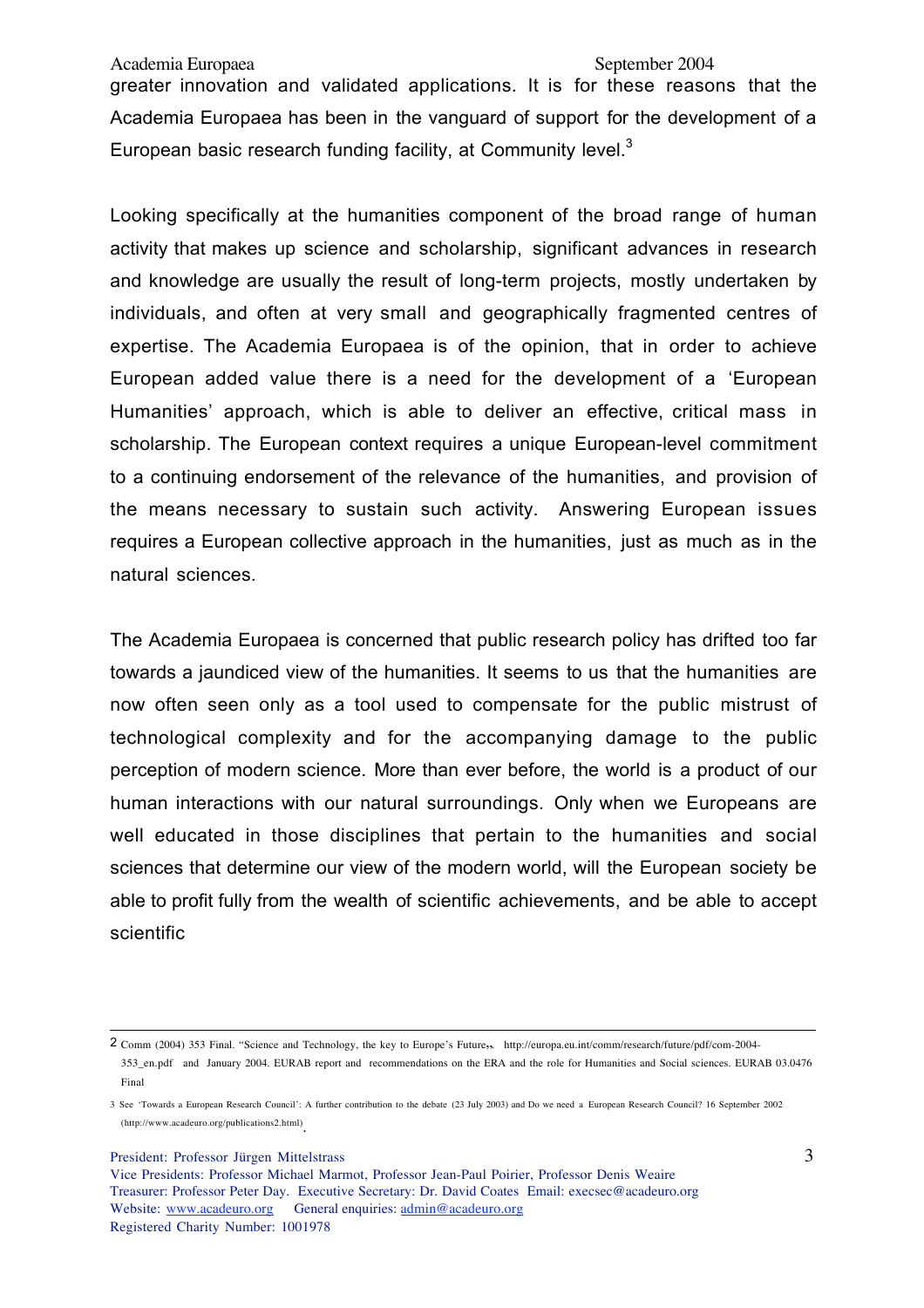complexity in the attempts to solve today's problems and challenges. Therefore, the Academia Europaea regards the humanities as equally deserving of public support,

and any European research policy should aim to foster a genuine interest in the humanities, just as is the case for the natural sciences.

# **2. Humanities in Europe – building a culture through research**

Further European integration and enlargement of the Union particularly enriches the human sciences. Europe as a society may therefore be particularly enriched by the increased research opportunities that integration brings.

Whilst the natural sciences may profit from European integration and 'Unionisation', through economies of scale in research and by concentrating excellence: 'Europeanisation' also provides the humanities with a wealth of new primary sources for investigation. The humanities are more directly shaped by political developments than are the natural sciences. The Humanities provide us with the tools to analyse directly these developments and, through the application of research and scholarship, so provide us with a virtuous circle of answers that we can apply to shape future developments. We cannot expect the science of chemistry for example to change its fundamentals in direct response to political changes in Europe, but we do know that in a developing Europe, the subject matter of the humanities is constantly evolving – as the developments in our society draw our attention to hitherto unrecognised areas of research, and stimulate the curiosity of the researcher.

The radical political changes that we have experienced in Europe, and which we will continue to experience, necessitate a high degree of intellectual flexibility in its citizens. It is only by understanding other civilizations, countries and their social structures, that a deeper unification, going far beyond a shared political apparatus, may ultimately be realised in Europe. Indeed, an in-depth understanding of other civilisations, countries and their social structures is a necessary prerequisite to the

President: Professor Jürgen Mittelstrass

 $\overline{a}$ 

Vice Presidents: Professor Michael Marmot, Professor Jean-Paul Poirier, Professor Denis Weaire Treasurer: Professor Peter Day. Executive Secretary: Dr. David Coates Email: execsec@acadeuro.org Website: www.acadeuro.org General enquiries: admin@acadeuro.org Registered Charity Number: 1001978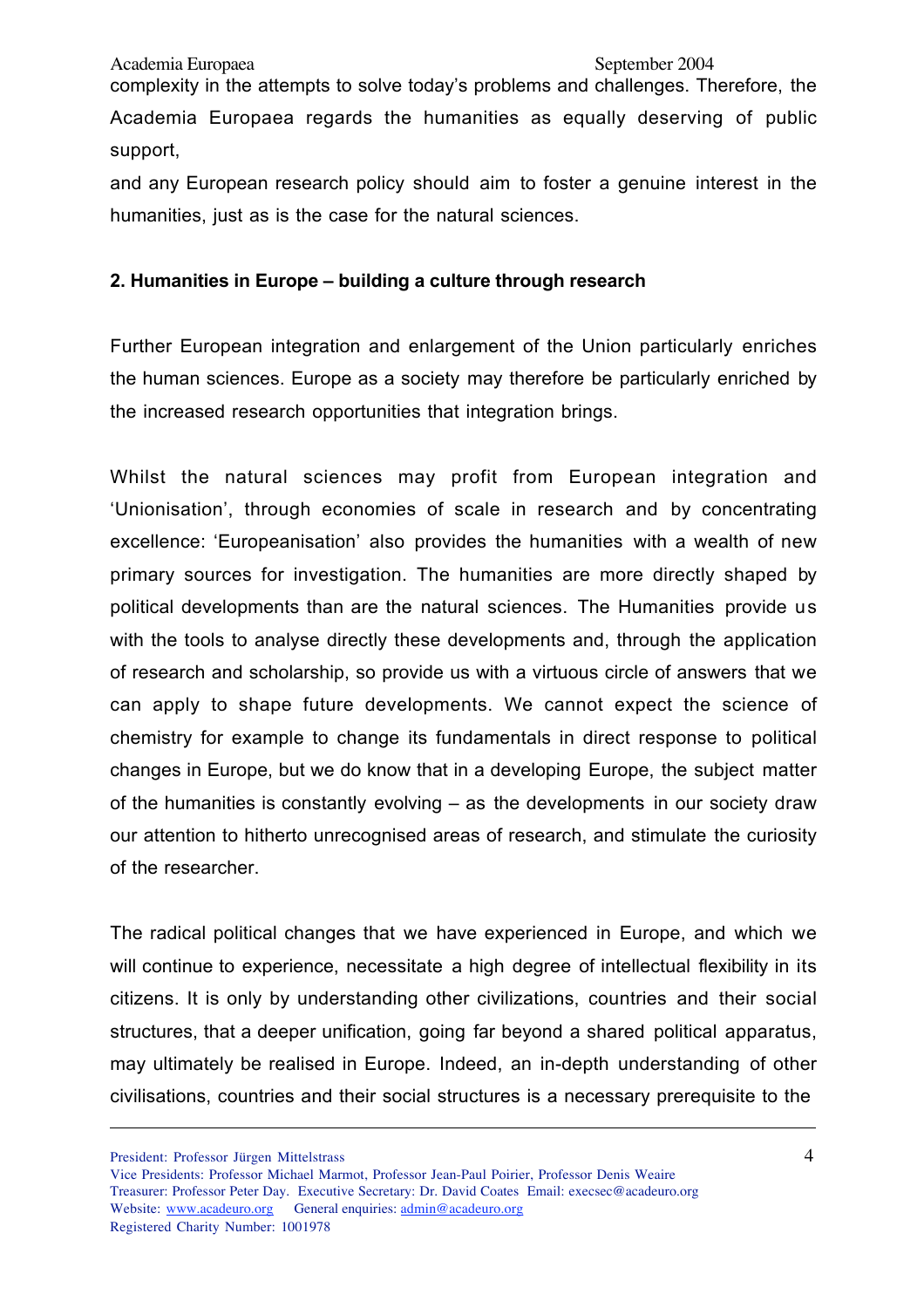development of mutual respect and cultural reciprocity, which alone can secure fruitful coexistence in a global context and in a rapidly changing world. The Academia therefore urges a sustained and genuine active European level support for research into the existing social conditions, intellectual histories, and political systems, as a way for reaching such understanding, and hence providing us with the basic condition for the sound development of a European Union with its own identity – 'as a union of enlightened citizens'.

The Academia Europaea believes strongly in an inclusive European research policy. A policy that explicitly supports basic research and scholarship at the Community level will provide the best chance to capture strong national traditions in the humanities into a truly European perspective. Peaceful cooperation in the humanities and social sciences across national borders is both demanding and historically rare because the subject matter of these branches of science is mostly limited in time and place, and because such approaches go against tradition. However, promoting such research and protecting the objectivity and openness of humanities research against nationalistic abuse is essential for the well-being of the collective European family. For this reason, the Academia Europaea considers it an imperative for any European Research Council actively to promote and support the humanities alongside the natural sciences.

# **3. In conclusion**

The Academia Europaea is fully aware of the many and diverse challenges facing Europe and the wider world. We note that many of the challenges arise out of cross-cultural misunderstandings and that these challenges are often amongst the most difficult and pressing ones we face. Experience shows us that comparative studies of countries and civilizations are of fundamental importance in achieving real dialogue and effective cooperation. Furthermore, such studies have been traditionally difficult to undertake without the catalyst of supranational support. The benefits that can be expected from providing such research support consist of the